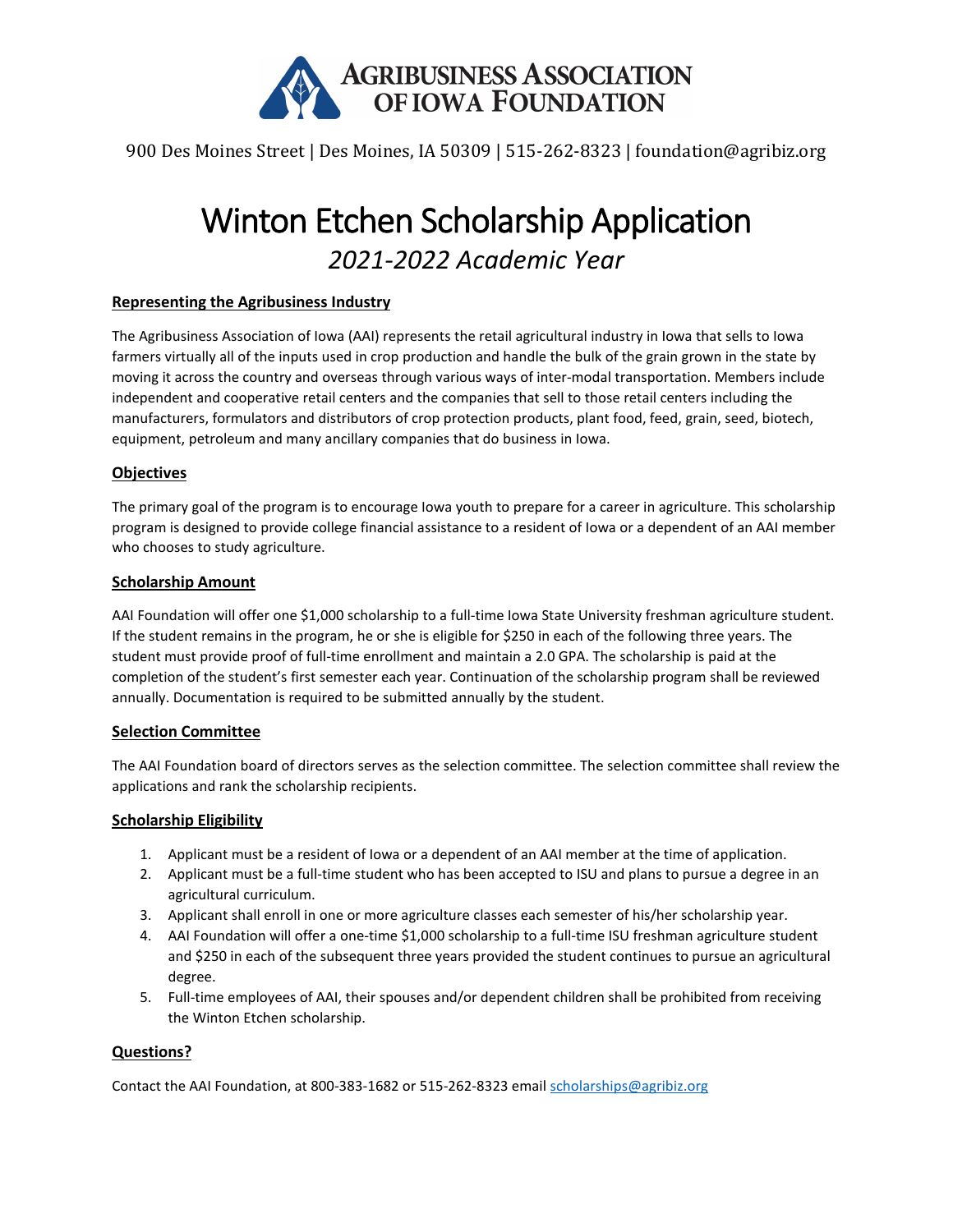## **AGRIBUSINESS ASSOCIATION OF IOWA FOUNDATION WINTON ETCHEN SCHOLARSHIP APPLICATION**

The AAI Foundation will offer one scholarship of \$1,000 to be awarded to a student seeking an undergraduate agricultural degree at Iowa State University.

### **\*\*PLEASE ATTACH A COPY OF YOUR HIGH SCHOOL TRANSCRIPT\*\***

**Criteria:** Recipients will be selected according to the following criteria:

- Outstanding leadership;
- Academic performance;
- Applicant must be a full-time student who has been accepted to Iowa State University and will be pursuing an undergraduate degree in an agricultural curriculum;
- One or more agriculture class shall be taken each semester of the scholarship year; and
- Application and transcript received by the **postmark deadline of May 30, 2021**

#### **Applicant Information:**

| Are you an AAI member or a dependent of an AAI member? (circle) YES NO                           |  |  |  |  |
|--------------------------------------------------------------------------------------------------|--|--|--|--|
|                                                                                                  |  |  |  |  |
|                                                                                                  |  |  |  |  |
| Will you be attending ISU the 2019-2020 academic year? (circle) YES NO (if no, where) __________ |  |  |  |  |
|                                                                                                  |  |  |  |  |
|                                                                                                  |  |  |  |  |

*RETURN APPLICATION TO: 900 DES MOINES STREET, DES MOINES, IOWA 50309*

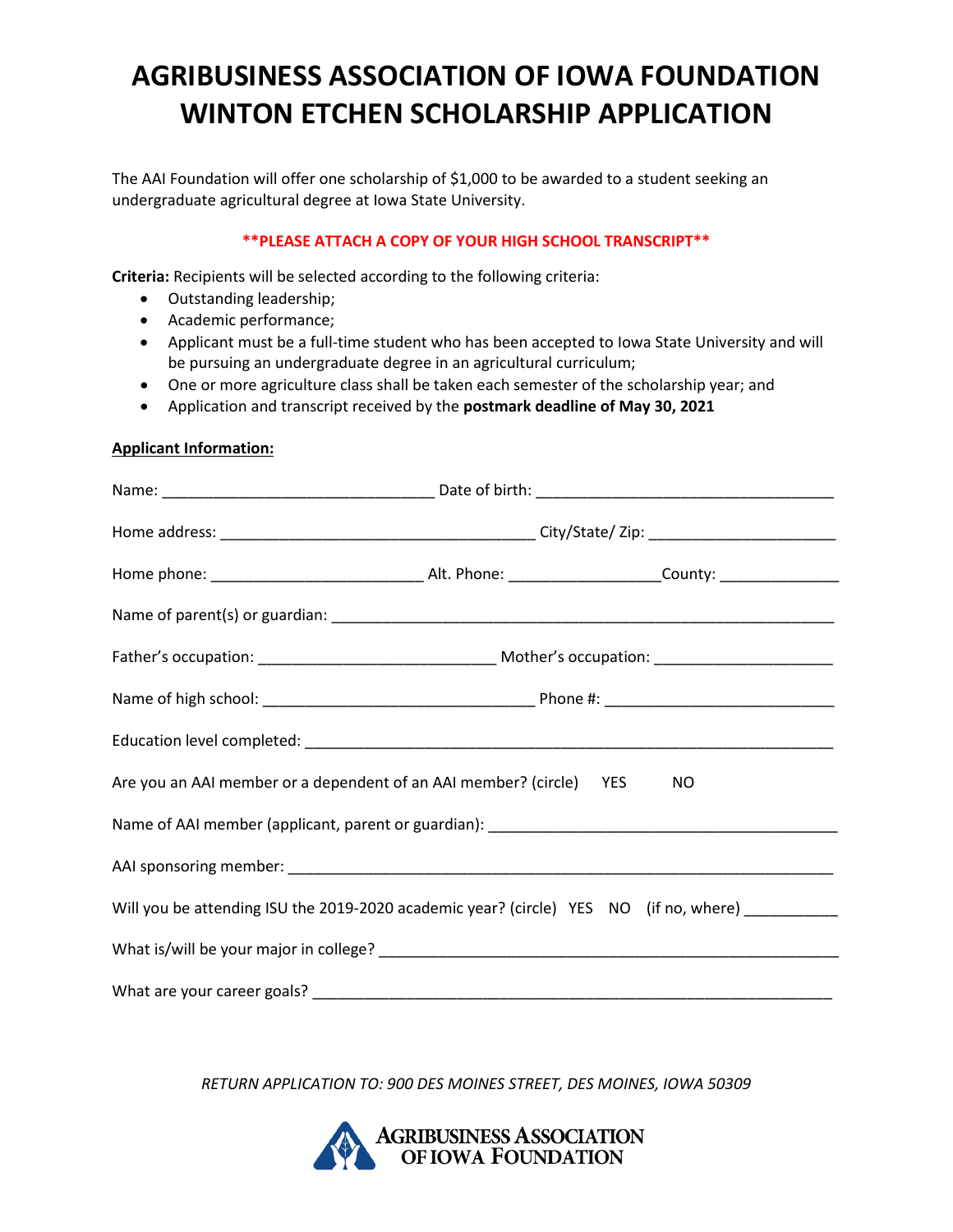#### *Page 2*

**List school and community activities**, including offices held in organizations, while in high school and/or college. Please specify the year.

\_\_\_\_\_\_\_\_\_\_\_\_\_\_\_\_\_\_\_\_\_\_\_\_\_\_\_\_\_\_\_\_\_\_\_\_\_\_\_\_\_\_\_\_\_\_\_\_\_\_\_\_\_\_\_\_\_\_\_\_\_\_\_\_\_\_\_\_\_\_\_\_\_\_\_\_\_\_\_\_\_\_\_\_\_\_\_\_\_\_\_\_\_

| <b>Employment: List Current or Former Employment</b>                                                                                                                                                                           |  |
|--------------------------------------------------------------------------------------------------------------------------------------------------------------------------------------------------------------------------------|--|
| a. In the contract of the contract of the contract of the contract of the contract of the contract of the contract of the contract of the contract of the contract of the contract of the contract of the contract of the cont |  |
|                                                                                                                                                                                                                                |  |
|                                                                                                                                                                                                                                |  |
| Ag Ownership: List any projects/crops or other ownership related to agriculture.                                                                                                                                               |  |
|                                                                                                                                                                                                                                |  |
|                                                                                                                                                                                                                                |  |
|                                                                                                                                                                                                                                |  |
| Previous Coursework: Please list courses you have taken in high school and/or college that have                                                                                                                                |  |
| prepared you for a career in agriculture                                                                                                                                                                                       |  |
|                                                                                                                                                                                                                                |  |
| Future Coursework: List specific agriculture classes you plan to take during your scholarship year:                                                                                                                            |  |
|                                                                                                                                                                                                                                |  |
|                                                                                                                                                                                                                                |  |
| Please ask your high school counselor, principal or academic advisor complete the following:                                                                                                                                   |  |
| Cumulative grade point average: _____________________(college GPA, if applicable): _____________                                                                                                                               |  |
| (Please include a copy of the high school and/or College transcript)                                                                                                                                                           |  |
| "I verify that the above information is correct."                                                                                                                                                                              |  |
|                                                                                                                                                                                                                                |  |

*Page 3*

*RETURN APPLICATION TO: 900 DES MOINES STREET, DES MOINES, IOWA 50309*